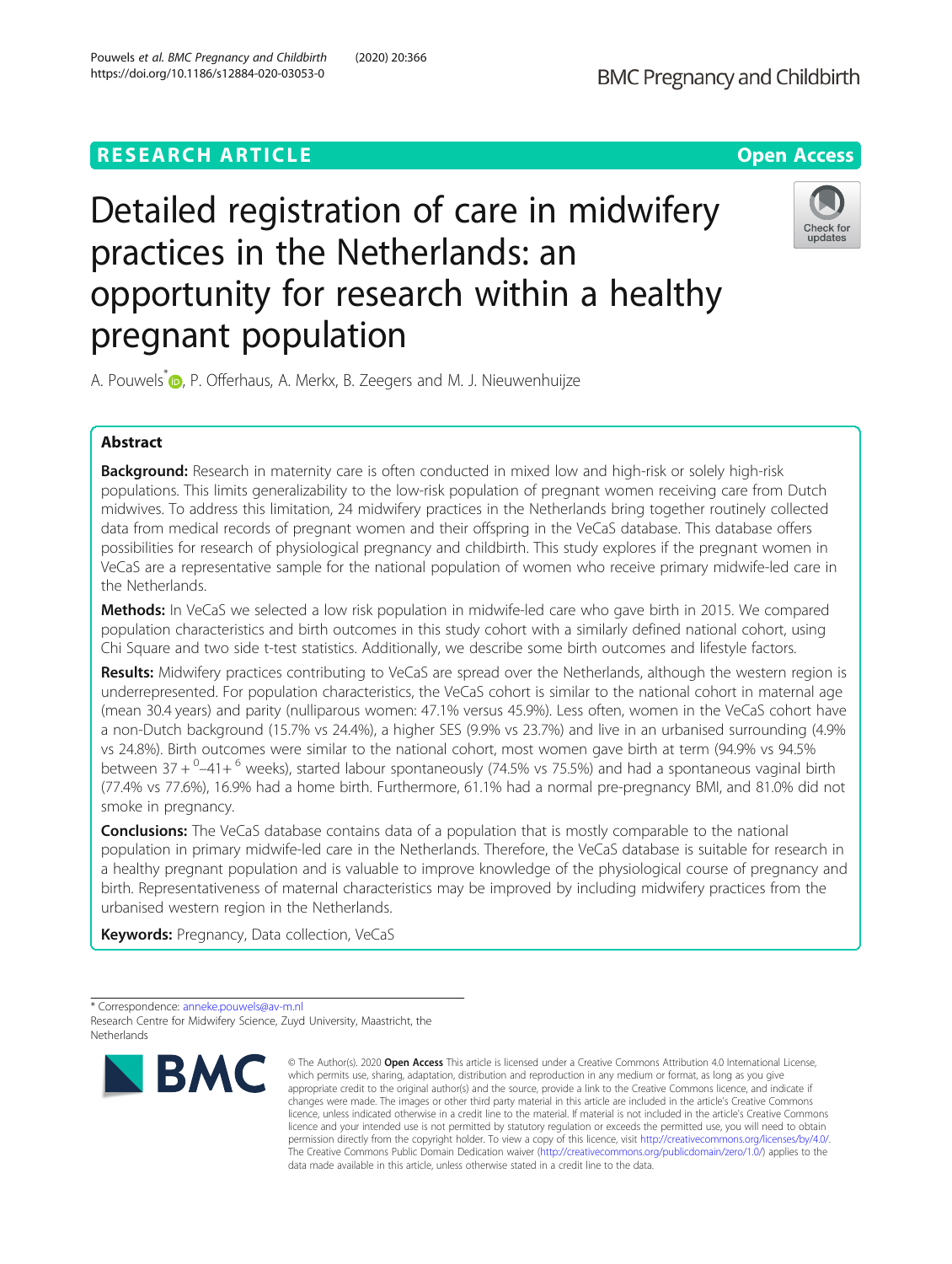# Background

Most primary care midwives in the Netherlands are organized in independent midwifery practices in the community, and care for healthy women with uncomplicated pregnancies and births. Primary midwife-led care emphasizes the normality of the reproductive process, recognizing that pregnancy and childbirth are physiological processes. Midwives are 'gatekeepers' and refer women to a secondary care obstetric team if risk factors or complications arise during pregnancy, labour or after birth. Interventions such as augmentation of labour, pharmacological pain relief, continuous foetal monitoring or instrumental birth are only accessible in secondary care [[1](#page-6-0)–[3\]](#page-6-0). Women who start their antenatal care in primary, midwife-led care are free to choose a birth at home, in a birth centre or in the hospital, attended by their own primary care midwife. When women are referred to obstetrician-led care during the antenatal or intrapartum period because of an increased risk or complication, these women give birth in the hospital, attended by a secondary care obstetric team (hospital-based midwives, residents and obstetricians) [[4\]](#page-6-0).

Currently, evidence-based midwifery in Dutch maternity care is often based on national and international research performed in mixed low and high-risk or solely high-risk populations. This limits generalizability of evidence to a low-risk population of healthy, pregnant women in primary midwife-led care.

The Midwifery Science department from Zuyd University in Maastricht has set up the Midwifery Case Registration System (Verloskundig Casusregistratie Systeem, VeCaS) to address the need for research in a healthy, low-risk population. VeCaS is a database, which includes anonymized quantitative data extracted from the medical files of women receiving care in 24 Dutch midwifery practices from 2012 onwards. VeCaS contains information about each professional contact with a woman and her baby during the prenatal, natal and postnatal period. It collects data such as blood pressure, maternal weight and length, ultrasounds, abdominal palpations, birth mode, birthweight, other neonatal measures, and information about referrals and consultations with other professionals. VeCaS collects information on pregnancies and births in much more detail than available in the existing database Perined from the Netherlands Perinatal Registry. This national registry routinely collects and combines a limited number of items on antenatal, intrapartum and postnatal care in four separate national registries; one for primary midwife-led care (LVR1), one for maternity care by general practitioners (LVR1h), one for obstetrician-led care (LVR2), and one for neonatal care (LNR). Perined contains data on approximately 98% of all births in the Netherlands [\[5](#page-6-0)].

The midwives participating in VeCaS are instructed verbally about collection and registration of the data to improve data validity. Subsequently, together with the participating midwives, a consensus manual with definitions of the variables has been created. Midwifery practices bi-yearly receive a summary of their own registered data for feedback on their quality of registration to optimize data collection and/or registration. The VeCaS database increases with approximately 6.000 records each year. Informed consent is obtained from each woman before extracting the anonymized data from the medical file to VeCaS. On average 10 (range 0–50) women per practice per year do not provide informed consent and are not included. Ethical approval for the database was obtained from the regional Medical Research Ethics Committee Maastricht (nr 09–4-061).

Research in the VeCaS database addresses the needs for more evidence on the physiological course of pregnancy and birth. The Netherlands can provide a healthy population database since primary midwife-led care in the Netherlands is well known internationally for its low-intervention rate and its high homebirth rate. This might be of interest of other countries as well.

The aim of this study is to examine if pregnant women registered in VeCaS offer a representative reflection of the national population of women who receive primary care in midwifery practices in the Netherlands, considering maternal and pregnancy characteristics.

# Methods

#### Study population

We created a study cohort that included all women registered in VeCaS who gave birth in 2015, and who received antenatal care up to at least 28 weeks of gestation in one of the 24 participating midwifery practices. Likewise, we created a national cohort using the Perined database. The study populations in both cohorts, being in primary midwife-led care at 28 weeks of pregnancy, are, by definition, considered to be low risk.

We choose 2015, because complete data on pregnancy and birth were available in VeCaS as well as Perined at the start of the study. We excluded women who gave birth before 28 weeks or at an unknown gestational age, women who were transferred to obstetrician-led care before 28 weeks, women who had a multiple pregnancy and women whose antenatal care in the midwifery practice ended for non-medical reasons such as moving out of the practice area (see Fig. [1](#page-2-0) for a flowchart of the VeCaS cohort).

#### Analysis

We compared the VeCaS cohort with the created national cohort on age, parity, background (Dutch or non-Dutch), social economic status (SES) and level of urbanization. The two latter characteristics were based on the four digits of the postal code [\[6](#page-6-0)]. We used Chi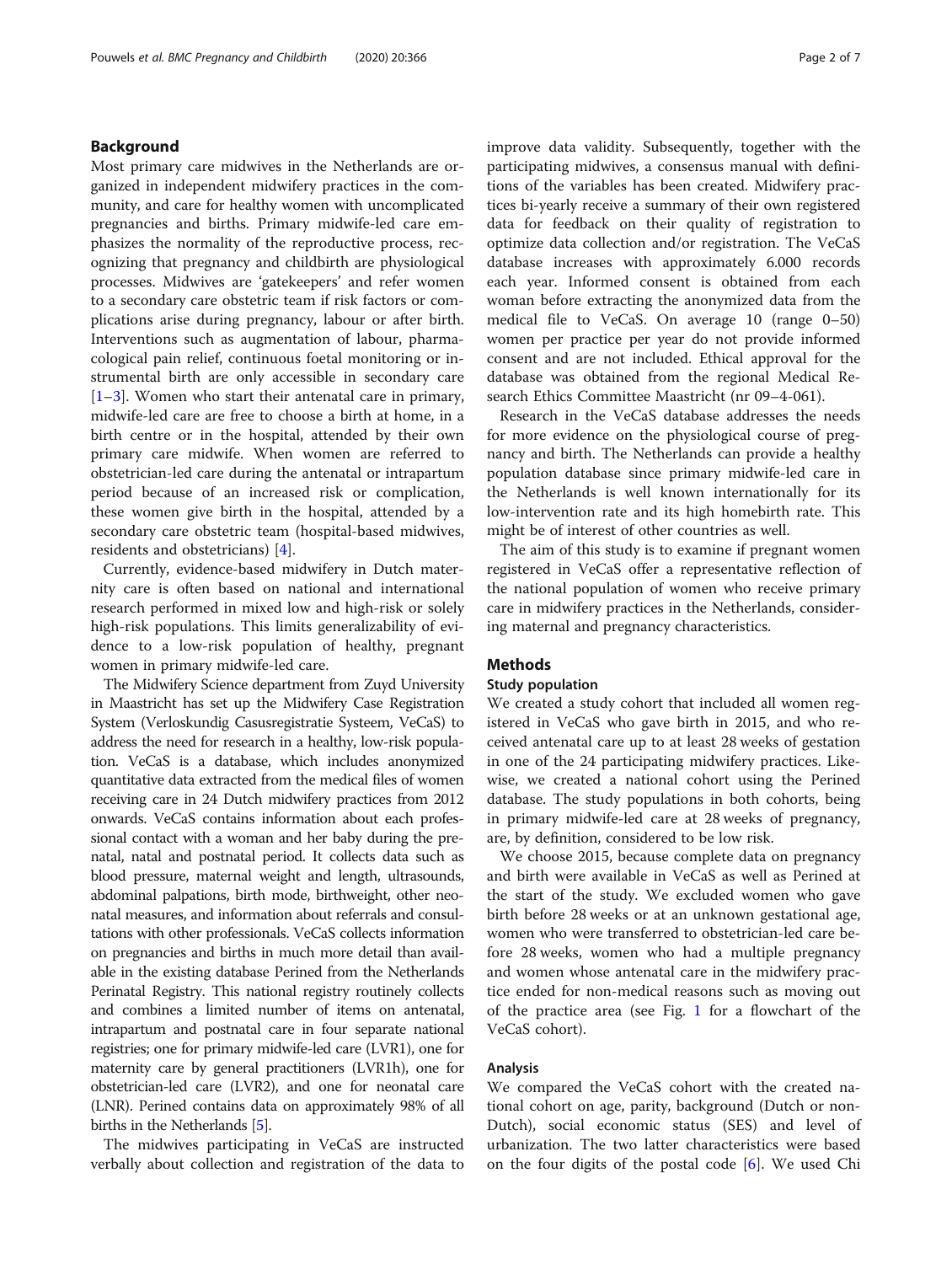<span id="page-2-0"></span>

Square or two side t-test statistics to test whether these differences are statistically significant. Analyses were performed with SPSS 25.

Additionally, we describe other birth and pregnancy characteristics (gestational age at birth, start of labour, mode of birth, place and level of care at birth, and birthweight) of the VeCaS cohort compared with the national cohort.

We also describe the body mass index (BMI) and smoking behaviour in the VeCaS cohort. We cannot compare these life style characteristics with the created national cohort, since these are not reliably available in the Perined database.

# Results

#### Practice characteristics

The 24 midwifery practices participating in VeCaS (2015) were situated throughout the Netherlands (see Fig. [2](#page-3-0)). The distribution shows more practices to the southeast compared to the western part of the Netherlands. Most of the practices  $(N = 13)$  were located within a rural region, the remaining were located within an urban region ( $N = 5$ ) or a combination of both ( $N =$ 6). The number of women cared for in the practices varied from 93 to 532, with an average of 294. Most of the practices were organized as a duo with two midwives  $(N = 4)$  or as a group with three midwives or more  $(N = 20)$ . No solo practice was represented. The midwives had a mean age of 41 years (median age 38; range 22–61).

#### Population characteristics

The VeCaS cohort contained records of 4640 women. Using the same inclusion criteria, the national cohort contained records of 127,818 women in 2015. Maternal age and parity showed no relevant differences between both cohorts. The mean maternal age in the VeCaS cohort and the national cohort was 30.4 years (SD 4.5, SD 4.6); 47.1% women in the VeCaS cohort were nulliparous and 52.9% multiparous, compared to 45.9% nulliparous and 54.1% multiparous women in the national cohort.

Other characteristics were distributed less equally. In VeCaS, 84.1% of the women had a Dutch background compared to 75.6% of the women in Perined. In the VeCaS cohort women with a higher SES (9.9%) were underrepresented compared to the national cohort (23.7%). Furthermore, in the VeCaS cohort most women lived in middle (32.4%) or low (23.4%) urbanized regions whereas in the Perined cohort more women lived in very high (24.8%) and high (25.6%) urbanized regions.

Lifestyle characteristics in VeCaS showed that 61.1% of the women had a normal pre-pregnancy BMI, and 81.0% did not smoke in pregnancy (see Table [1\)](#page-4-0).

# Birth and pregnancy characteristics

Within the VeCaS cohort, most women gave birth at term (94.9% from  $37<sup>+0</sup>$  to  $41<sup>+6</sup>$  weeks). Labour mostly started spontaneously (74.5%) and most women experienced a spontaneous vaginal birth (77.4%). This is comparable with the national cohort (see Table [2\)](#page-5-0). Both in the VeCaS and in the national cohort, 16.9% of the women experienced a home birth. An equal proportion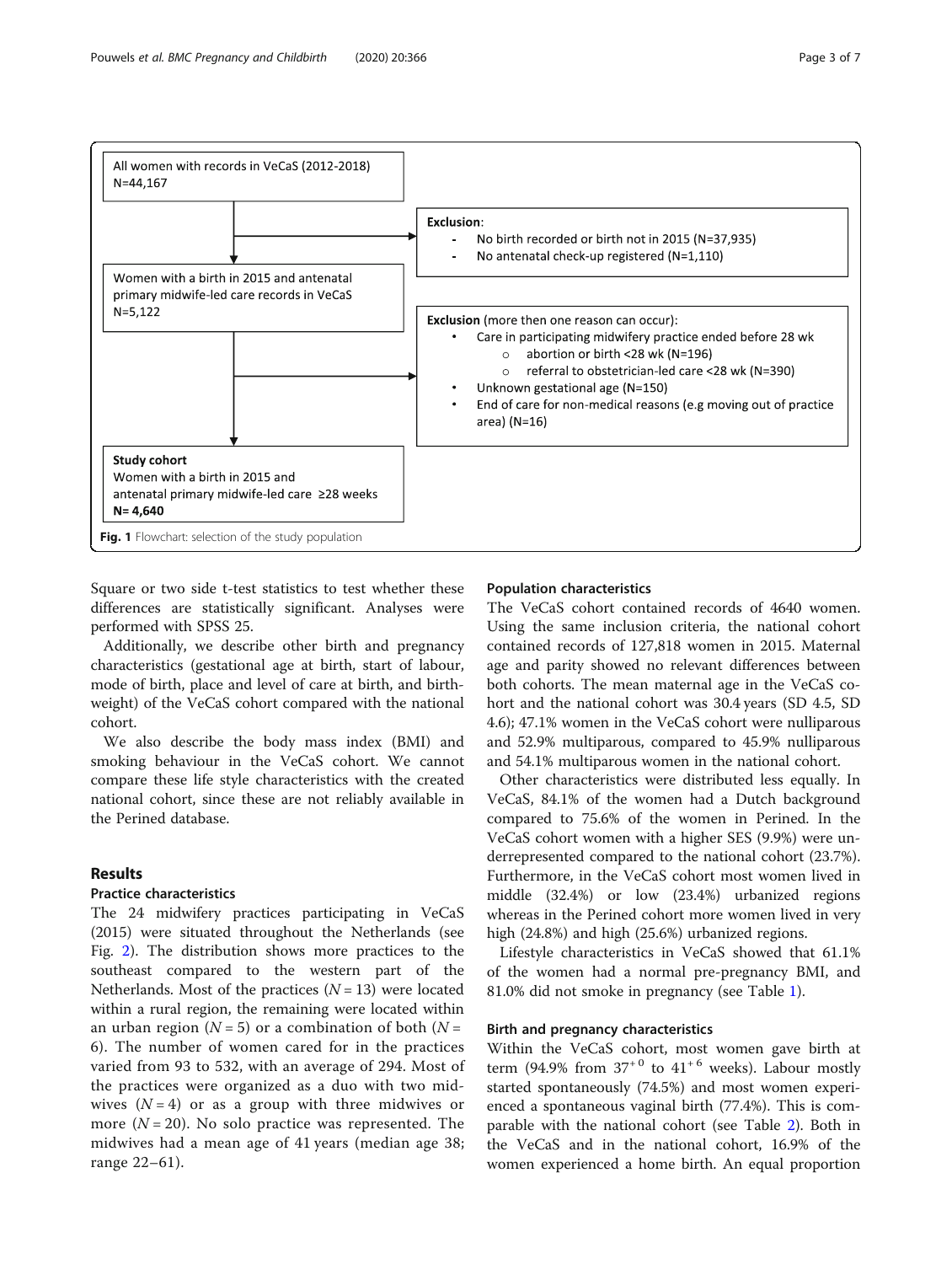of women was referred during pregnancy or labour to an obstetric team and gave birth in the hospital in secondary care: 64.7% in the VeCaS cohort and 63.9% in the national cohort. The average birthweight was 3465 g (SD 522) in the VeCaS cohort compared to 3469 g (SD 513) in the national cohort.

# **Discussion**

In this study, we explored whether the pregnant women registered in VeCaS are a representative reflection of the national population of women who receive primary midwife-led care in midwifery practices in the Netherlands. Based on age and parity, the VeCaS cohort corresponds adequately with the cohort derived from the national perinatal database Perined. Both cohorts are also comparable regarding birth characteristics such as home births, spontaneous start of labour and spontaneous vaginal births. These birth characteristics reflect the healthy, low-risk profile of the VeCaS cohort.

We were not able to compare lifestyle characteristics within the VeCaS cohort, as reliable information on smoking behaviour and BMI are not available in Perined. However, national statistics suggest that non-smoking behaviour in our cohort (81.0% non-smokers) was

somewhat more frequent than in the general population of women aged 25–45 years in 2015 (75.6% nonsmokers), and that some more women had a normal BMI compared to women in this age category in 2015 (61.1 vs 57.9%) [[7\]](#page-6-0).

Women with a non-Dutch ethnic background, SES classified as higher and women who lived in a very high or high urbanized region are underrepresented within the VeCaS cohort. It is likely that the representativeness of VeCaS for the population in primary midwife-led care in the Netherlands will improve by including midwifery practices from the highly urbanized region called 'the Randstad' in the western region in the Netherlands. In collaboration with the Amsterdam/Groningen Academy of Midwifery (AVAG) new practices in this region are being recruited and the first records are included in the VeCaS database since 2018.

Characteristics of the participating midwifery practices show a relative young age of midwives (median age 38). This corresponds with the midwifery profession in the Netherlands, where 64% of midwives is under 40 years of age [\[8](#page-6-0)]. Midwifery practices organized as solo are not represented in the VeCaS database at this moment. Since only 5% of the primary care midwives in the

<span id="page-3-0"></span>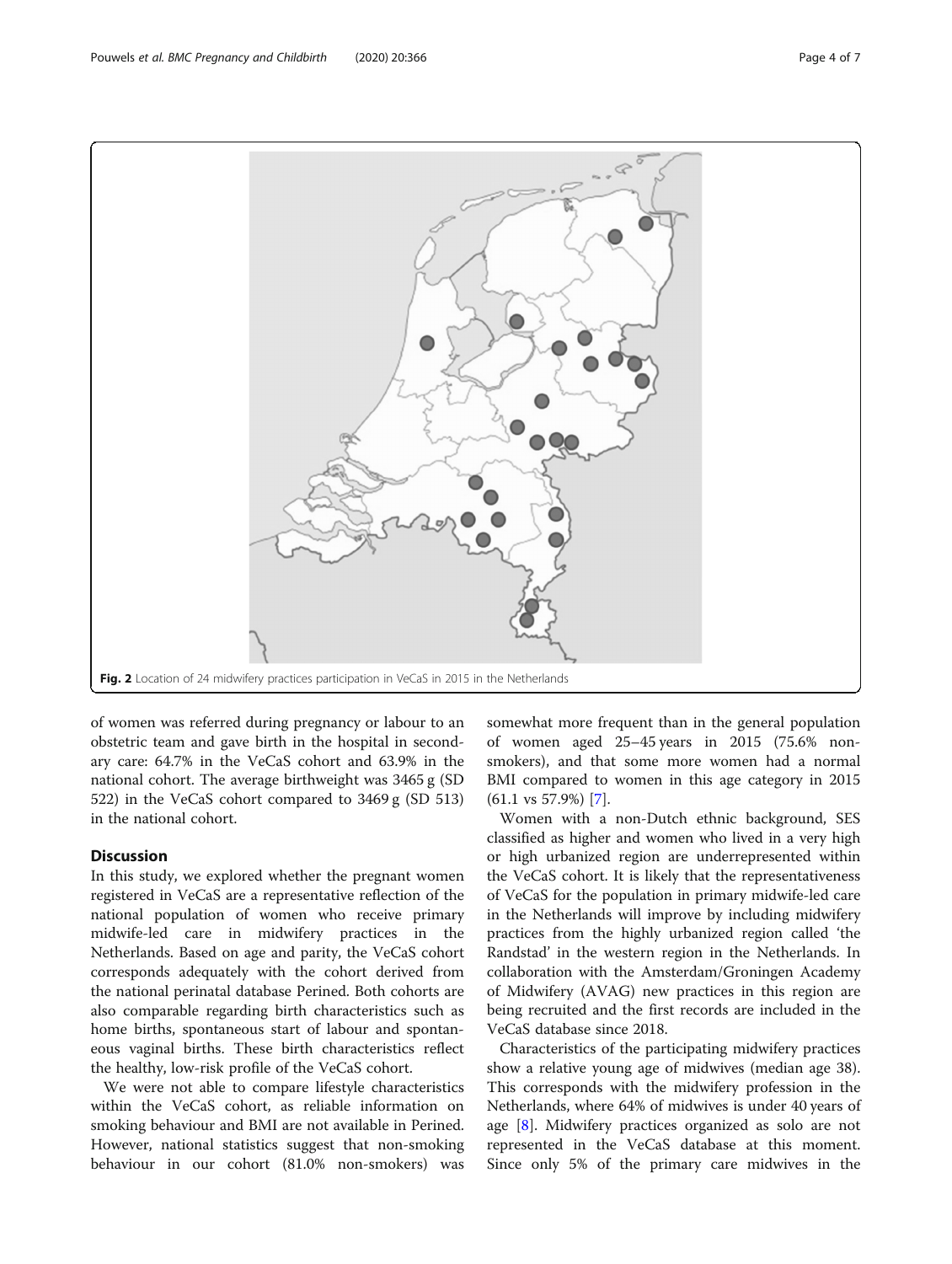# <span id="page-4-0"></span>Table 1 Characteristics women in the VeCaS cohort compared to national cohort (2015)

|                                           | VeCaS cohort |          | National cohort |          |                                        |
|-------------------------------------------|--------------|----------|-----------------|----------|----------------------------------------|
|                                           | $N = 4640$   | 100%     | $N = 127,818$   | 100%     |                                        |
| Maternal age                              |              |          |                 |          |                                        |
| All women (mean, SD)                      | 30.4         | (SD 4.5) | 30.4            | (SD 4.6) | $p = 1.00$                             |
| Primiparous women (mean, SD)              | 28.8         | (SD 4.3) | 28.9            | (SD 4.6) | $p = 0.3174$                           |
| Age in categories                         |              |          |                 |          |                                        |
| All women                                 |              |          |                 |          |                                        |
| $<$ 20 yr                                 | 27           | 0.6%     | 1125            | 0.9%     |                                        |
| 20-24 yr                                  | 373          | 8.0%     | 12,072          | 9.4%     |                                        |
| 25-29 yr                                  | 1575         | 33.9%    | 41,138          | 32.2%    |                                        |
| 30-34 yr                                  | 1802         | 38.8%    | 49,438          | 38.7%    |                                        |
| 35-39 yr                                  | 748          | 16.1%    | 20,885          | 16.3%    |                                        |
| $\geq 40$ yr                              | 115          | 2.5%     | 3160            | 2.5%     |                                        |
| <b>Parity</b>                             |              |          |                 |          |                                        |
| P <sub>0</sub>                            | 2184         | 47.1%    | 58,608          | 45.9%    | $\chi^2$ = 16.757, df = 2, p = 0.0002  |
| P1                                        | 1723         | 37.1%    | 46,010          | 36.0%    |                                        |
| $P2+$                                     | 733          | 15.8%    | 23,198          | 18.1%    |                                        |
| missing                                   | $\mathbb O$  |          | $\overline{2}$  |          |                                        |
| Background                                |              |          |                 |          |                                        |
| Dutch                                     | 3713         | 84.1%    | 96,589          | 75.6%    | $\chi^2$ = 171.058, df = 1, p < 0.0001 |
| Non-Dutch                                 | 700          | 15.7%    | 31,229          | 24.4%    |                                        |
| missing                                   | 227          |          |                 |          |                                        |
| Social Economic Status (SES) <sup>a</sup> |              |          |                 |          |                                        |
| Higher                                    | 455          | 9.9%     | 30,149          | 23.7%    | $\chi^2$ = 499.183, df = 2, p < 0.0001 |
| Middle                                    | 2538         | 55.2%    | 55,949          | 44.0%    |                                        |
| Lower                                     | 1606         | 34.9%    | 41,146          | 32.3%    |                                        |
| missing                                   | 41           |          | 574             |          |                                        |
| Urbanization <sup>b</sup>                 |              |          |                 |          |                                        |
| Very high (> 2500)                        | 226          | 4.9%     | 31,693          | 24.8%    | $x^2$ = 1463.241, df = 4, p < 0.0001   |
| High (1500-2500)                          | 894          | 19.4%    | 32,707          | 25.6%    |                                        |
| Middle (1000-1500)                        | 1498         | 32.4%    | 23,989          | 18.8%    |                                        |
| Low (500-1000)                            | 1080         | 23.4%    | 21,991          | 17.2%    |                                        |
| very low (100-500)                        | 919          | 19.9%    | 17,232          | 13.5%    |                                        |
| missing                                   | 23           |          | 206             |          |                                        |
| BMI in kg/m <sup>2</sup>                  |              |          |                 |          |                                        |
| Low $(< 18, 5)$                           | 149          | 3.2%     |                 |          |                                        |
| Normal (18,5-24,9)                        | 2777         | 61.1%    |                 |          |                                        |
| Overweight (25-29,9)                      | 1088         | 23.9%    |                 |          |                                        |
| Obesitas $(≥30)$                          | 530          | 11.7%    |                 |          |                                        |
| missing                                   | 96           |          |                 |          |                                        |
| Smoking in pregnancy                      |              |          |                 |          |                                        |
| No                                        | 3676         | 81.0%    |                 |          |                                        |
| Stopped in 1st trimester                  | 367          | 8.1%     |                 |          |                                        |
| Yes                                       | 497          | 10.9%    |                 |          |                                        |
| missing                                   | 100          |          |                 |          |                                        |

<sup>a</sup>based on 4 digits of the postal code<br><sup>b</sup>based on 4 digits of the postal code, number of households/km<sup>2</sup>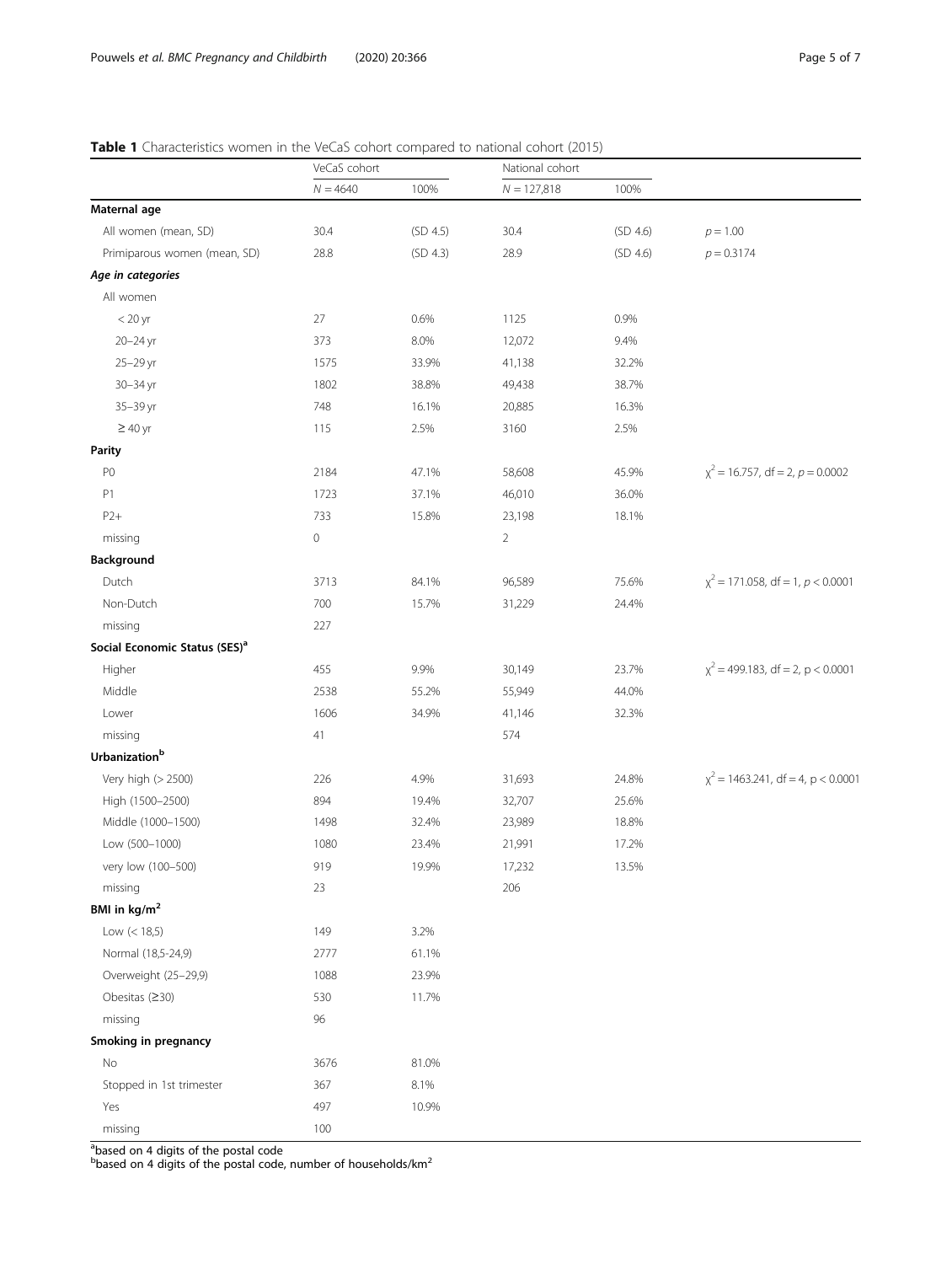# <span id="page-5-0"></span>Table 2 Description of birth characteristics in the VeCaS cohort compared to national cohort (2015)

|                                           | VeCaS cohort |          | National cohort |          |
|-------------------------------------------|--------------|----------|-----------------|----------|
|                                           | $N = 4640$   | 100%     | $N = 127,818$   | 100%     |
| Gestational age in weeks                  |              |          |                 |          |
| < 37 weeks                                | 196          | 4.2%     | 5121            | 4.1%     |
| 37 <sup>0</sup> -41 <sup>6</sup> weeks    | 4403         | 94.9%    | 119,429         | 94.5%    |
| $\geq$ 42 weeks                           | 41           | 0.9%     | 1836            | 1.5%     |
| <b>Start of labour</b>                    |              |          |                 |          |
| Spontaneous                               | 3403         | 74.5%    | 96,547          | 75.5%    |
| Induction                                 | 893          | 19.6%    | 23,853          | 18.7%    |
| Elective caesarean section                | 271          | 5.9%     | 7416            | 5.8%     |
| missings                                  | 73           |          |                 |          |
| Mode of birth                             |              |          |                 |          |
| Spontaneaous vaginal                      | 3506         | 77.4%    | 98,846          | 77.6%    |
| Instrumental vaginal                      | 390          | 8.6%     | 10,504          | 8.2%     |
| Caesarean section                         | 634          | 14.0%    | 18,000          | 14.1%    |
| missings                                  | 110          |          |                 |          |
| Place and level of care at birth          |              |          |                 |          |
| Home (midwife, primary care)              | 776          | 16.9%    | 21,632          | 16.9%    |
| Birth centre (midwife, primary care)      | 101          | 2.2%     | 3943            | 3.1%     |
| Hospital (midwife, primary care)          | 748          | 16.2%    | 20,528          | 16.2%    |
| Hospital (obstetric team, secondary care) | 2977         | 64.7%    | 81,674          | 63.9%    |
| missings                                  | 38           |          | 41              |          |
| <b>Birthweight</b>                        |              |          |                 |          |
| Mean                                      | 3465         | SD (522) | 3469            | SD (513) |
| <b>Birthweight categories</b>             |              |          |                 |          |
| $< 2500$ q                                | 154          | 3.3%     | 4267            | 3.3%     |
| 2500-4500 g                               | 4368         | 94.9%    | 120,844         | 94.7%    |
| $>4500$ g                                 | 82           | 1.8%     | 2459            | 1.9%     |
| missings                                  | 36           |          | 248             |          |

Netherlands works in a solo practice, [\[8](#page-6-0)], we assume that the underrepresentation of solo midwifery practices do not affect the representativeness of the VeCaS population.

The VeCaS database is highly suitable for research within a healthy pregnant population. The information collected throughout pregnancy and childbirth within the VeCaS database creates a possibility to describe in detail characteristics of healthy pregnancies and the care that was offered. In our study cohort a population was selected who received antenatal care from their midwife up to at least 28 weeks of gestation, reflecting the population who receive primary midwife-led care in the Netherlands. The database offers the possibility to select records of women who stay in primary midwife-led care until the start of term labour - without antenatal referral to obstetrician-led care -, this group reflects a population that experienced a pregnancy without significant complications. For example, if we would select records this

group of women in our study cohort ( $n = 2702$ ; 58.2%), 86.4% of these women experienced a spontaneous vaginal birth and 28.1% a home birth (data not shown). Depending on the research question, an even healthier sub-population within the VeCaS database can also be defined, for instance only women with healthy life style characteristics. Selecting only women with a normal prepregnancy BMI and non-smoking behaviour provides an opportunity to investigate for example physiological changes in blood pressure, weight gain or to develop curves for birthweight appropriate for gestational age.

# Conclusion

The VeCaS database contains rich pregnancy and birth information on a population that is mostly comparable to the national population in primary midwife-led care in the Netherlands, considering maternal age, parity, gestational age, birthweight, and birth outcomes. The